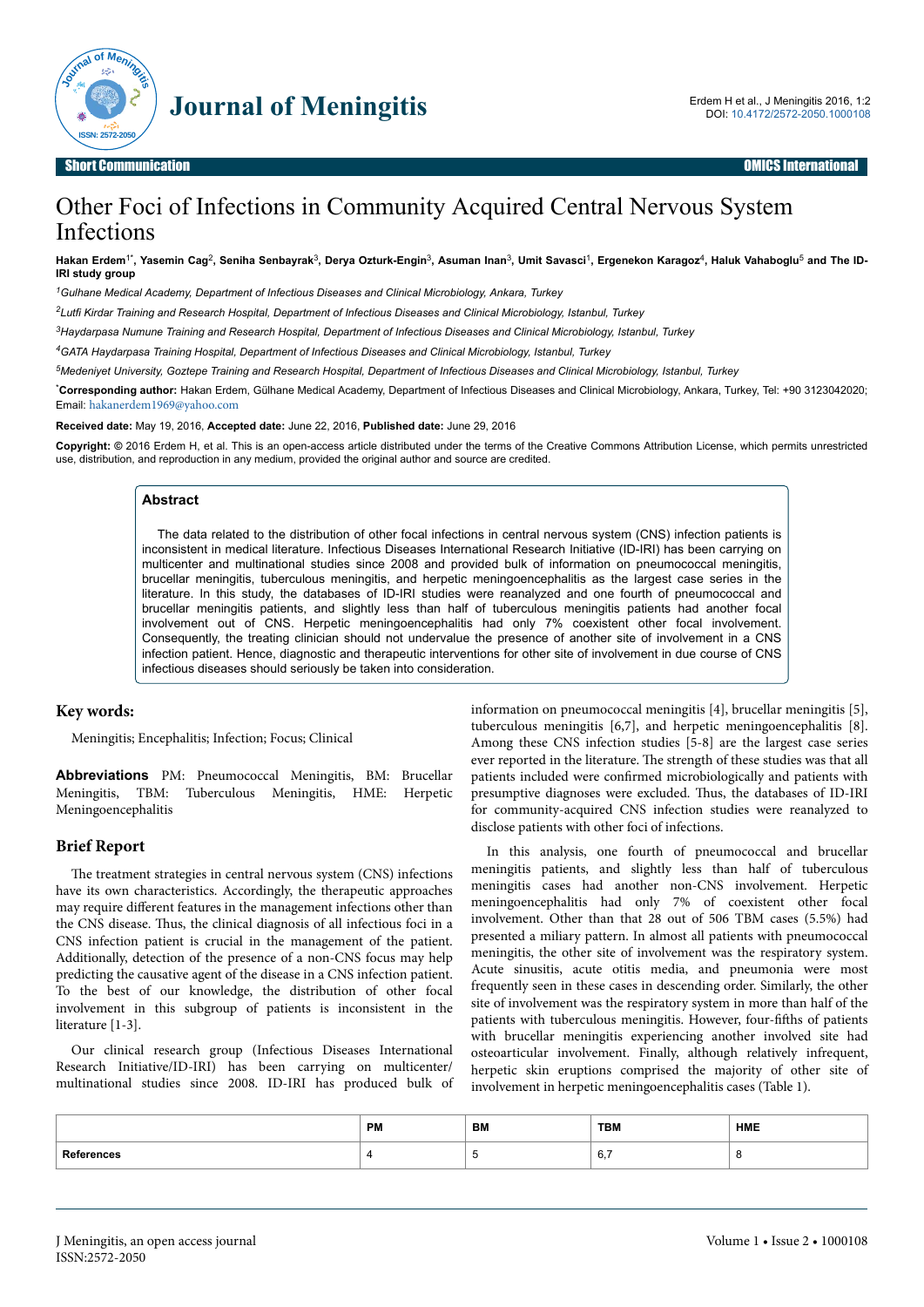| Total number of cases                                                                                                                      | 306          | 294        | 506         | 496          |  |  |
|--------------------------------------------------------------------------------------------------------------------------------------------|--------------|------------|-------------|--------------|--|--|
| Cases with other foci (n,%)                                                                                                                | 80           | 65         | 205         | 36           |  |  |
| Percentage                                                                                                                                 | 26%          | 22.10%     | 40.50%      | 7.30%        |  |  |
| Distribution of other foci                                                                                                                 | n/80         | n/65       | n/205       | n/36         |  |  |
| <b>Respiratory System</b>                                                                                                                  |              |            |             |              |  |  |
| Pulmonary involvement                                                                                                                      | 17 (21%)     | $2(3.1\%)$ | 106 (51.7%) | $1(2.8\%)$   |  |  |
| Pleurisy                                                                                                                                   |              |            | 8 (3.9%)    |              |  |  |
| Acute sinusitis                                                                                                                            | 32 (40%)     |            |             | $1(2.8\%)$   |  |  |
| Acute otitis media                                                                                                                         | 27 (33%)     |            |             |              |  |  |
| Chronic otitis media                                                                                                                       | $2(2.5\%)$   |            |             |              |  |  |
| Chronic mastoiditis                                                                                                                        | 3(3.8%)      |            |             |              |  |  |
| Chronic sinusitis                                                                                                                          | $\mathbf{1}$ |            |             |              |  |  |
| <b>Skeletal System</b>                                                                                                                     |              |            |             |              |  |  |
| Spinal involvement                                                                                                                         |              | 8 (12.3%)  | 22 (10.7%)  | $1(2.8\%)$   |  |  |
| Bone-Joint involvement                                                                                                                     |              | 45 (69.2%) | $3(1.5\%)$  |              |  |  |
| Skin                                                                                                                                       |              |            |             |              |  |  |
| Lymphadenitis                                                                                                                              |              |            | $9(4.4\%)$  |              |  |  |
| Skin involvement                                                                                                                           |              |            |             | 28 (77.7%)*  |  |  |
| Genital skin                                                                                                                               |              |            |             | $3(8.3\%)^*$ |  |  |
| <b>Abdominal Organs</b>                                                                                                                    |              |            |             |              |  |  |
| Gastrointestinal                                                                                                                           |              | 10 (15.3%) |             |              |  |  |
| Peritonitis                                                                                                                                |              |            | 3(1.5%)     |              |  |  |
| Splenic involvement                                                                                                                        |              |            | $1(0.5\%)$  |              |  |  |
| <b>Urogenital System</b>                                                                                                                   |              |            |             |              |  |  |
| Orchitis                                                                                                                                   |              | $1(1.5\%)$ |             |              |  |  |
| Prostate involvement                                                                                                                       |              |            | $1(0.5\%)$  |              |  |  |
| Renal involvement                                                                                                                          |              |            | $3(1.5\%)$  |              |  |  |
| Adrenal involvement                                                                                                                        |              |            | $1(0.5\%)$  |              |  |  |
| <b>Others</b>                                                                                                                              |              |            |             |              |  |  |
| Subdural empyema                                                                                                                           | $\mathbf{1}$ |            | $5(2.4\%)$  |              |  |  |
| Radiculopathy                                                                                                                              |              | 2(3%)      |             |              |  |  |
| PM: Pneumococcal Meningitis, BM: Brucellar Meningitis, TBM: Tuberculous Meningitis, HME: Herpetic Meningoencephalitis, *Herpetic eruptions |              |            |             |              |  |  |

Table 1: Foci of involvement other than the central nervous system.

In conclusion, another focus of infection is not rare in due course of community acquired CNS infections. Нus, the treating clinician should not undervalue the presence of another site of involvement in a CNS infection patient. Clues related to other focal involvements should particularly be chased in these patients.

## **Acknowledgments**

The ID-IRI study group included all authors in the references [4-8].